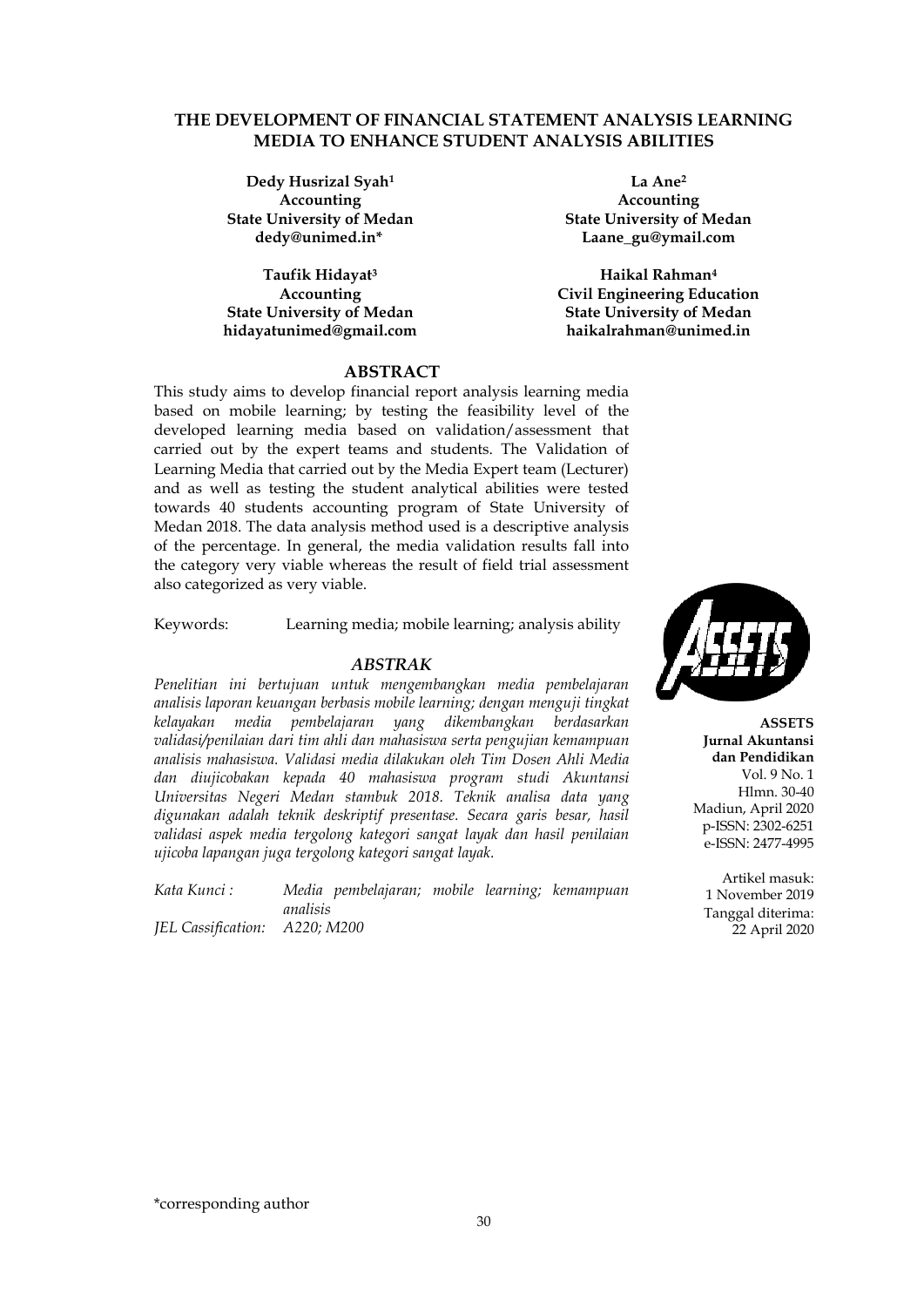

## **INTRODUCTION**

The development of the digital world today has an impact on various aspects of life, including the education world that can bridge the present with the future. The application of Information and Communication Technology to the Educational Workforce Education Institution has become an obligation, because the implementation of ICT can be one of the indicators for these educational institutions, one of them is State University of Medan. The purpose of integrating ICT in the teaching competency approach in the world of learning, namely 1) increasing the use of technology by students, the community, and the workforce by incorporating technology skills into the school/institution curriculum, 2) increasing the ability of students/students of collage, the community, and workforce in using knowledge to add value to society and economic productivity by applying complex problems in the real world, 3) increasing the ability of students/students of collage, society, and labor to innovate to produce a new knowledge and to get the benefit from new knowledge (UNESCO, 2011). Online learning is one form of technological progress made by teaching staff in learning. The development of educational progress has been marked by a learning process that is not centered on the teaching staff.

In recent years there is known the term of mobile learning, where mobile media/smartphones and tablets are used to access online learning. Learning services that can be done anywhere and anytime include using mobile-based learning media (Aripin, 2018). The use of mobile phones makes it easy for everyone to access the internet, even though it is not only sourced from technology, the pattern of human life has become modern and easy. This can be seen from some previous research on the use of the latest information and communication technology (Febriani, 2017).

The development of learning media for analytical courses on financial reports based on mobile learning can be a breakthrough to increase the potential for smartphone use in the 21st century. In the era of industrial revolution 4.0, the world of education is faced with digitalization, optimization, and the use of information technology which is one of the references starting in 2018 and has become one of the principles of the industrial revolution 4.0. One of the advantages of using mobile-based learning media is in terms of form and visualization. Another advantage gained in the development of mobile-based learning is in terms of time and place that is very flexible (Calimag, 2014). Although both are them require an internet connection, in terms of price, handphones are still a cheaper category compared to laptops and desktop PCs. There are 4 (four) rational reasons why learning media is very important to be used in the learning process, namely (1) to improve the quality of learning, (2) as demands for a new paradigm, (3) for market needs, (4) as a vision of global education (Ashhar, 2011).

Some Previous studies that related to this media have been carried out both nationally and internationally, including showing the use of mobile learning media can improve students' understanding of electronics subjects (El-Mouelhy et al., 2013; Hakim, 2015) shows the use of tablets in learning can also improve the understanding of the material subject to students. On the other research also shows clearly that the development of educational media based on Android-assisted educational games can increase student enthusiasm in learning and not get bored (Yana et al., 2019).

One of the subjects that are still considered difficult by students is the Financial Statement Analysis course. This material is considered difficult because it requires students to have the ability to analyze various financial reporting activities. Referring to the results of previous research, the author tries to re-implement learning media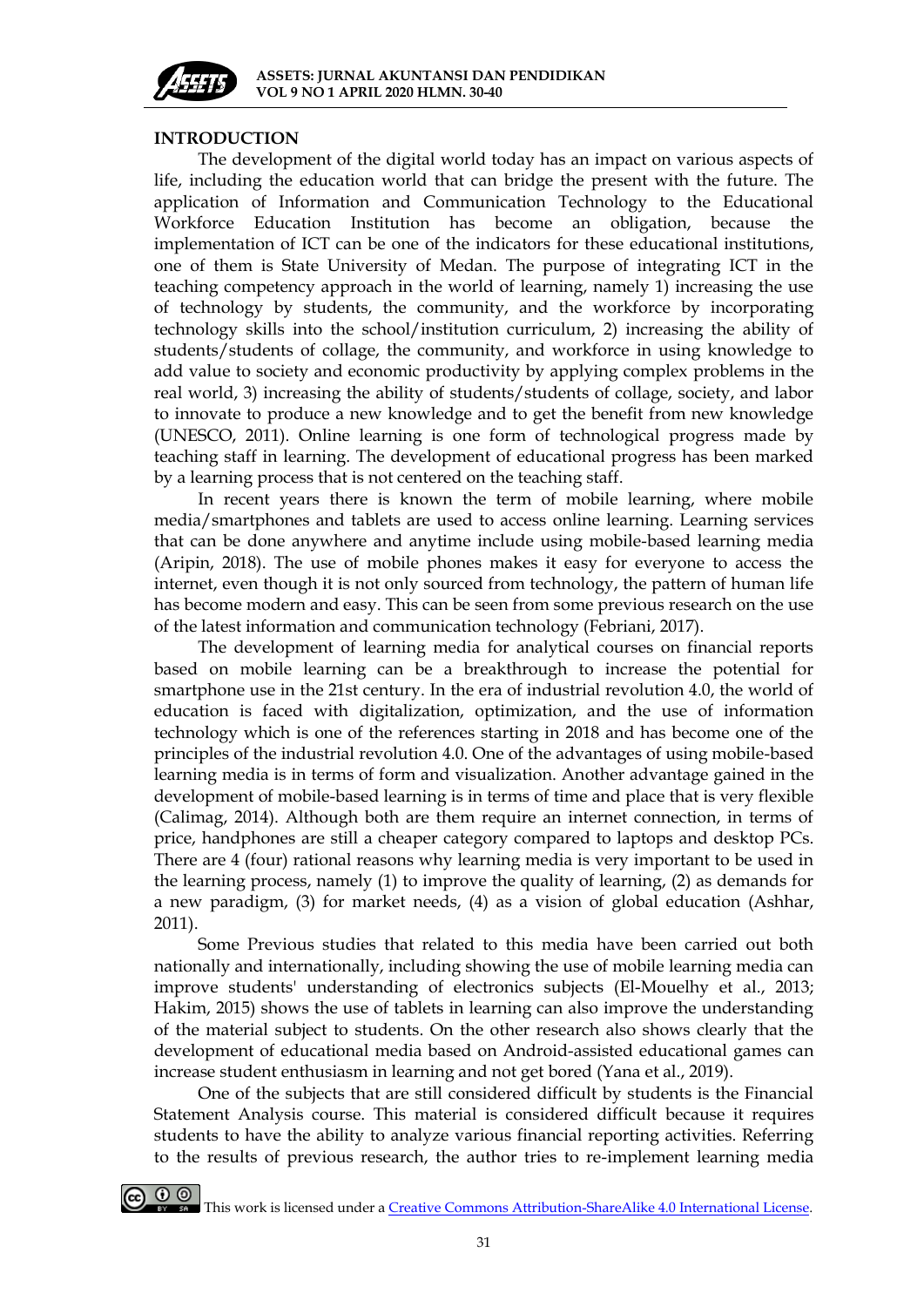

based on mobile learning in one of the most popular subjects in the field of accounting, namely financial statement analysis.

One of the software/applications that can be used in designing mobile-based learning is AppyPie. AppyPie is relatively easy to use because it doesn't require any programming skills. Appy Pie is also a cloud-based application for developing an application for Windows, Android and iOS, and publishing it to Google Play or iTunes using the drag and drop system. Appypie can be accessed by opening the site www.appypie.com (Setiani, 2018).

## **METHOD**

This research will produce an application product, therefore this type of research includes research and development (Sugiyono, 2010). This media research and development step was adopted from the Borg & Gall Model (1983, pp. 589-594) which consisted of 10 steps, namely: (1) research and information gathering; (2) planning; (3) development of preliminary product forms; (4) preliminary trials; (5) revisions to major products; (6) field/class trials involving students; (7) product revisions and modifications; (8) retake in class; (9) final revisions and modifications; and (10) dissemination and implementation. However, in this study the steps were modified into 5 (five) stages: (1) the analysis phase; which consists of preparing to analyze the character of students, and analysis of the material, (2) the design phase; designing a learning media application flowchart or storyboard, (3) the development phase; this stage is a revision of the design stage where the instructional media that have been designed are validated for their feasibility by a team of media experts, (4) the implementation phase; the stage of testing the media product to users, in this case, students, (5) the evaluation stage; the final stage of assessment of learning media products that have been made.

| Aspect       | Indicator                                | <b>Number of Question</b> |
|--------------|------------------------------------------|---------------------------|
| The truth of | The clarity of learning objective        | 1                         |
| concepts     |                                          | 2                         |
|              | The truth of material subject seen from  | 3                         |
|              | scientific aspects                       | 4                         |
|              | The using of language                    | 5                         |
|              |                                          | 6                         |
| Material     | The suitable of material                 | 7                         |
| Arrangement  |                                          | 8                         |
|              | The depth of material                    | 9                         |
|              |                                          | 10                        |
|              | Contextually                             | 11                        |
|              |                                          | 12                        |
|              | The completeness of supporting materials | 13                        |
|              |                                          | 14                        |
| Potential    | The easy material to understand          | 15                        |
| Workability  |                                          | 16                        |
|              | The flows of clear logic                 | 17                        |
|              |                                          | 18                        |
|              | Interactivity                            | 19                        |
|              |                                          | 20                        |

**Table 1. The Instrument of the Trial Material Assessment**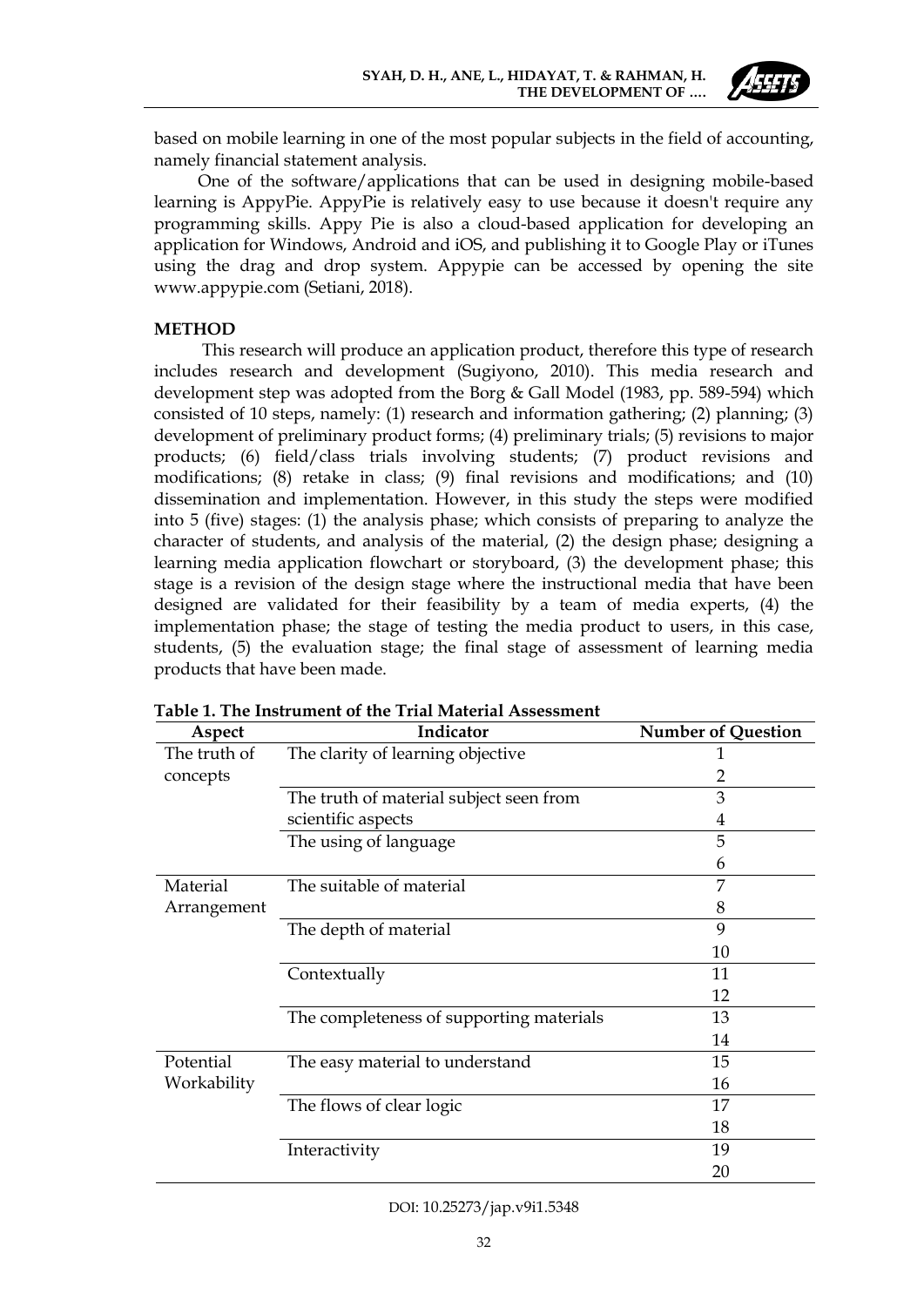

This research was conducted at the State University of Medan in particular the Accounting Study Program, The study was conducted in July of October 2019. The research subjects consisted of the subject of the team of media validation experts and students as subjects of field trials. The subject of media validation includes two media experts. Product trials are field trials. The field trial subjects are students taking Financial Statement Analysis courses in the current semester with details of 40 people. The design of this media application product is carried out using one of the online builders available on the internet based on cloud called by AppyPie.

The data collected in this study used a questionnaire/instrument of media validation and a trial instrument. The media validation instrument contains a media validation sheet aimed at the learning media expert team while the trial instrument is a quality assessment material sheet aimed at students (used in field trials). This instrument was adopted from Anggraeni & Kustijono's Research Instrument (2013). The indicators of the trial material assessment instruments and the assessment of media experts are presented in Table 1 and 2.

| Aspect     | Indicator                              | <b>Number of Question</b> |
|------------|----------------------------------------|---------------------------|
| Interface  | Consistency                            | 1                         |
|            | Easy to understand                     | 2                         |
|            | Clear instructions                     | 3                         |
|            | The presentation of navigation         | 4                         |
|            | Order of appearance                    | 5                         |
|            | Clear colors, font, and text           | 6                         |
|            | The quality of the interface           | 7                         |
| Multimedia | The suitability of picture             | 8                         |
|            | The suitability of element combination | 9                         |
|            | The presentation of multimedia         | 10                        |
|            | The suitability of contents            | 11                        |
|            | The displays of elements in one screen | 12                        |

| Table 2. The Instruments of Media Expert Assessments |
|------------------------------------------------------|
|------------------------------------------------------|

Instrument validation in this research was measured using a Likert scale. The results of the analysis of the instrument will get a score of each instrument then the average instrument is calculated using the formula:

x=Σx/n ………………………………………………………….……………………..(1)

| Notes: x | = average score               |
|----------|-------------------------------|
|          | $\Sigma x$ = item total score |
|          | $=$ number of items           |

After getting an average score of each instrument, then calculate the percentage of eligibility with the formula:

Percentage of eligibility  $(\%) =$  (observation score) /(ideal score)x 100% ……….(2)

The percentage results are then matched with the Likert scale predicate (Likert, 2017). The Likert scale assessment provisions in this study are explained in Table 3.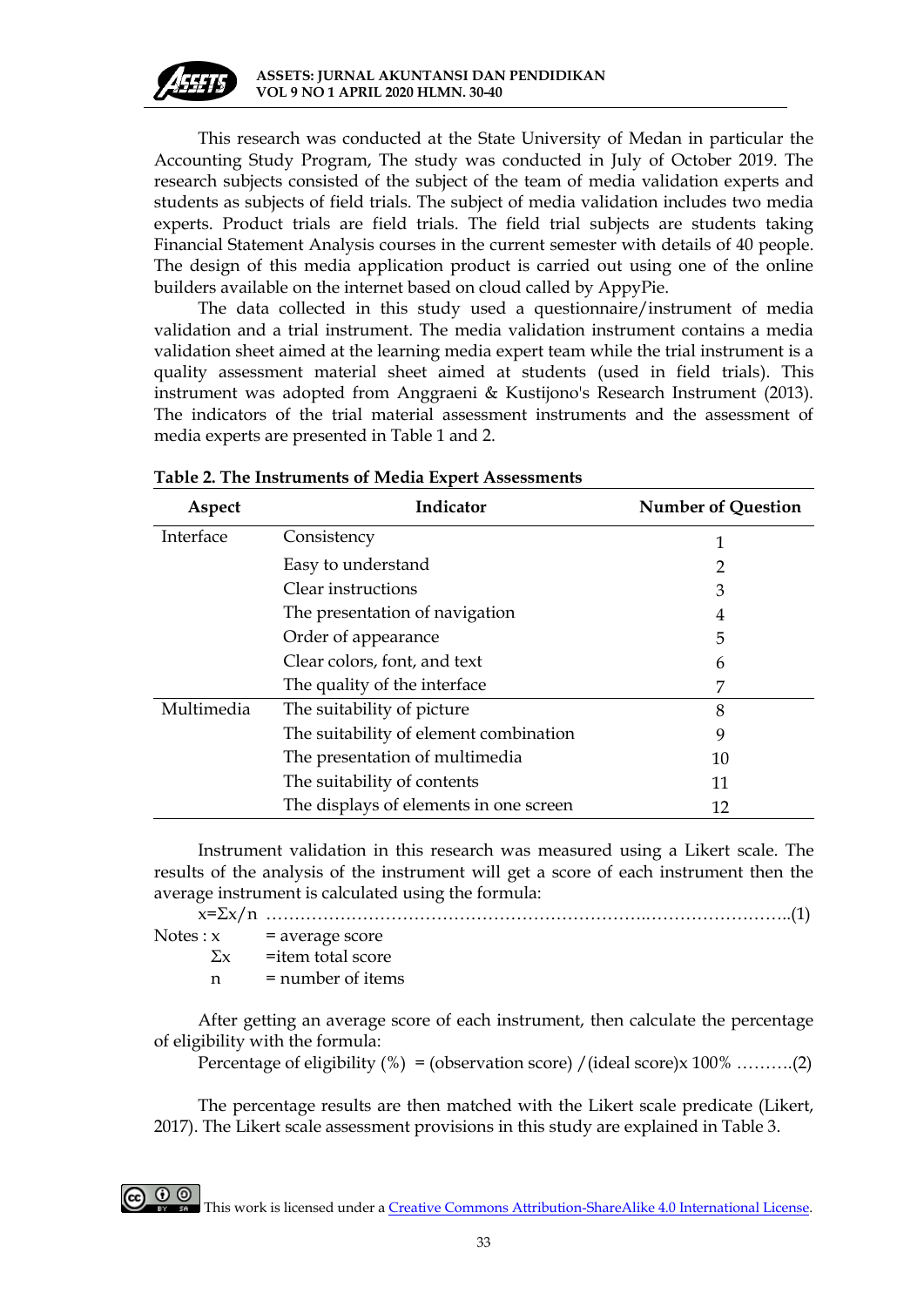| No | Percentage      | Interpretation |  |  |  |
|----|-----------------|----------------|--|--|--|
|    | $0\% - 20\%$    | Very Unviable  |  |  |  |
|    | $21 \% - 40 \%$ | Unviable       |  |  |  |
| 3  | 42 % - 60 %     | Viable Enough  |  |  |  |
|    | $61\% - 80\%$   | Viable         |  |  |  |
| 5  | $81\% - 100\%$  | Very Viable    |  |  |  |

|  |  |  | Table 3. Likert Scale Assessment |
|--|--|--|----------------------------------|
|--|--|--|----------------------------------|

*Source: adapted from Likert, 2017*

Whereas at the stage of student analytical skills, test subjects derived from pretest and posttest scores can use a normalized gain score. The normalization of the gain is measured by the n-Gain formula pioneered by Hake as follows (Hake, 1999):

Normalized gain (G) = (post-score pretest score) / (ideal score-pretest score) ..(**3**)

The conclusion reached was based on the n-Gain category and is explained in Table 4.

|  |  |  |  | Tabel 4. Modified Normalized Gain Interpretation Criteria |  |
|--|--|--|--|-----------------------------------------------------------|--|
|--|--|--|--|-----------------------------------------------------------|--|

| Interpretation |
|----------------|
| Decrease       |
| No Increase    |
| Low            |
| Medium         |
| High           |
|                |

*Source : adapted from Hake, 1999*

### **RESULT AND DISCUSSION**

Following the results of the model development stages that have been carried out, consisting of (1) the results obtained the student character analysis stage stated that most of the students wanted the lecture process to be different from the usual, especially in-class learning, because the Financial Statement Analysis course was very crucial but in several universities, these courses were dominantly taught at lecture hours are very boring, while the results of identification at the material analysis stage, the author tries to divide some of the subjects that become the main material in learning Financial Analysis courses, including a) Trend Analysis, b) Ratio Analysis, c) Analysis of Sources and Use of Working Capital, d) Analysis of Sources and Uses of Cash, e) and Analysis of Changes in Revenue.

### **Table 5. The Result of Student Character Analysis**

| Character         | Total $(\%)$ |
|-------------------|--------------|
| Learning interest | 84           |
| Renewed interest  |              |

(2) The stage of product design is done by making product designs in the form of flowcharts and storyboards. Flowchart illustrates the flow of learning media research on mobile devices triumph in Figure 1. The storyboard evaluates completely the arrangement of images, writing, effects, animation, and other components on the media learning screen display. The design of learning media products Financial Analysis is carried out using the AppyPie Builder delivered with Corel Photoimpact. (3) The development phase is carried out by validating the media expert instruments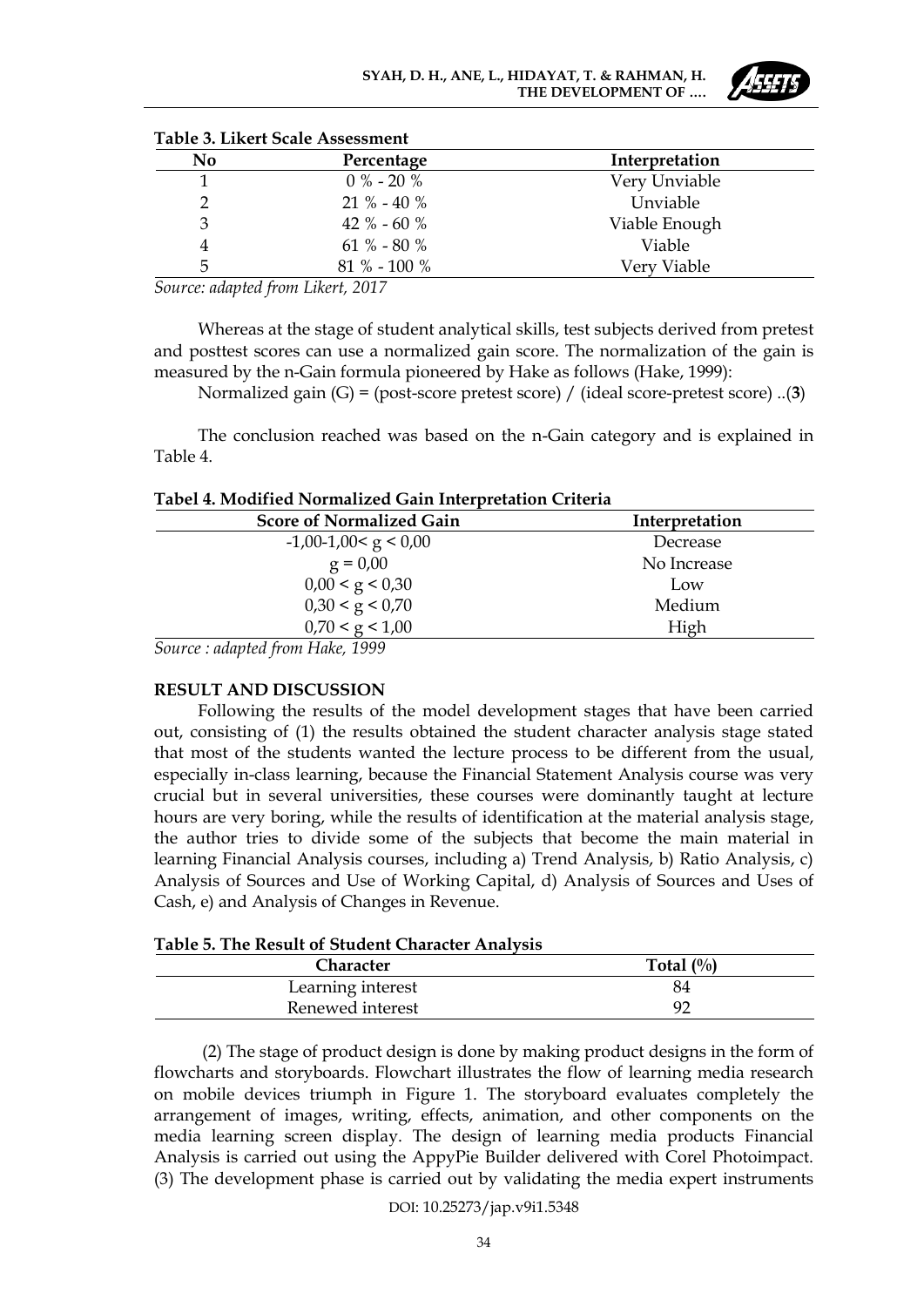

by 2 (two) Lecturers Supporting the Financial Statement Analysis Course. And at this stage also modify media products by table 6 about the recommendation of media expert.



**Figure 1. Research Flowchart**

|  |  | Table 6. The Suggestion and Recommendation of Media Expert |  |  |
|--|--|------------------------------------------------------------|--|--|
|  |  |                                                            |  |  |

| N <sub>0</sub> | Validator      | The comments of Suggestions and Improvements               |  |  |  |  |
|----------------|----------------|------------------------------------------------------------|--|--|--|--|
|                | Media Expert 1 | The image will be interesting if it gave a soft background |  |  |  |  |
|                |                | color and the color of the object                          |  |  |  |  |
|                | Media Expert 2 | Animated images will support active student responses      |  |  |  |  |
|                |                |                                                            |  |  |  |  |

(4) Stage of field trials for students totaling  $\pm$  40 people. (5) Final Evaluation Phase is carried out by evaluating the trial of products in the field using instruments/questionnaires about the feasibility of the material. The output of the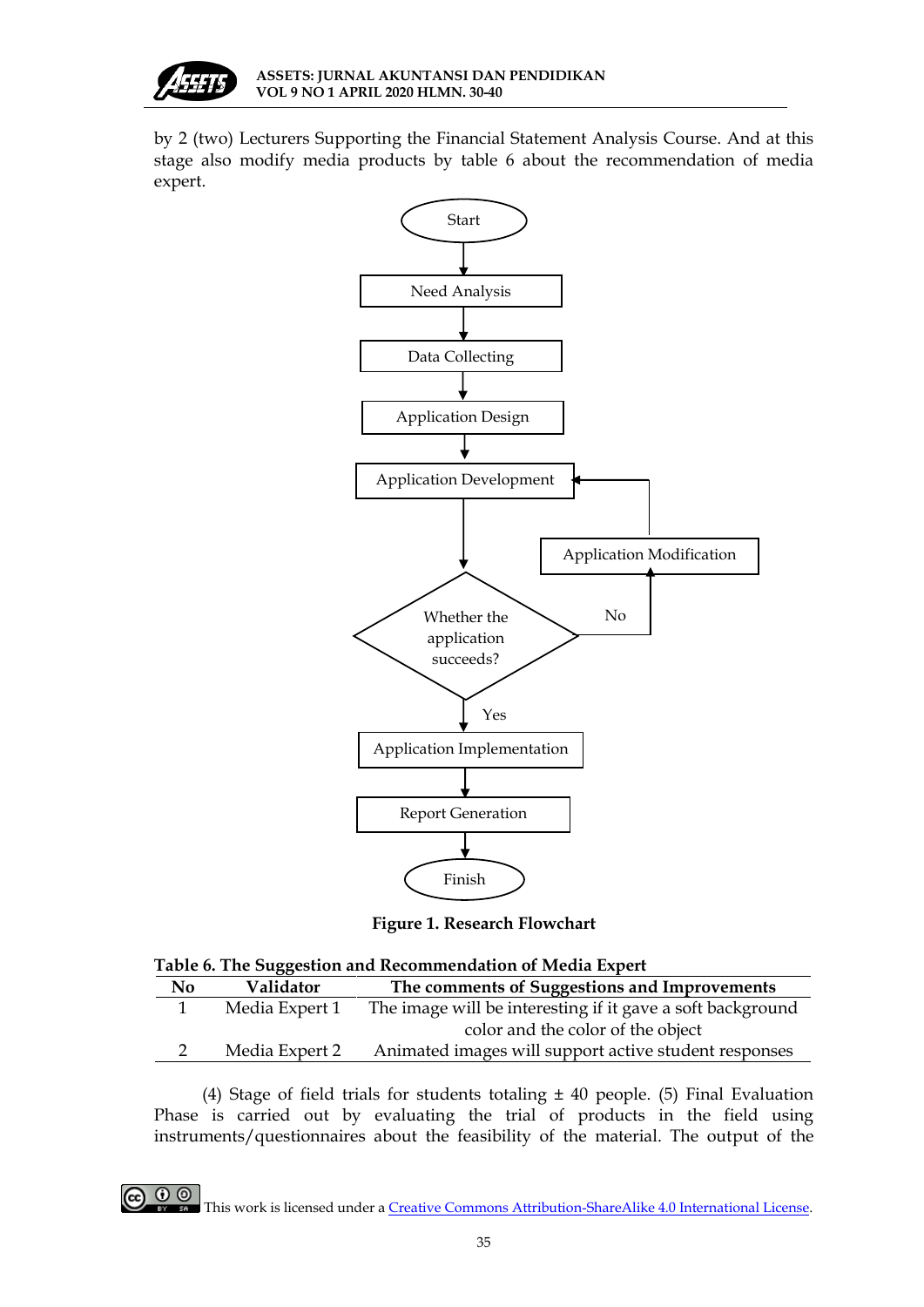

media product is in the form of an APK file that can be opened on the appropriate mobile device and then automatically installs the learning media on the mobile device.



**Figure 2. Enthusiastic of Students in Using mobile learning**



**Figure 3. The Trial Process in Class**



**Figure 4. Main Menu Display**



**Figure 5. Document Material Menu Display**



**Figure 6. Video Material Menu Display**

Product validation was carried out by two media experts namely the Lecturer Support Team for Financial Statement Analysis Courses, the product validation was carried out using a media assessment instrument that had been validated by a research instrument validator in content and construct. The media expert team conducted an assessment based on 2 (two) aspects, namely the interface aspect which gave 88.57% results, and the multimedia aspect results 90%, so that it can be categorized as very viable. The following figure 7 diagram results about the assessment of media experts.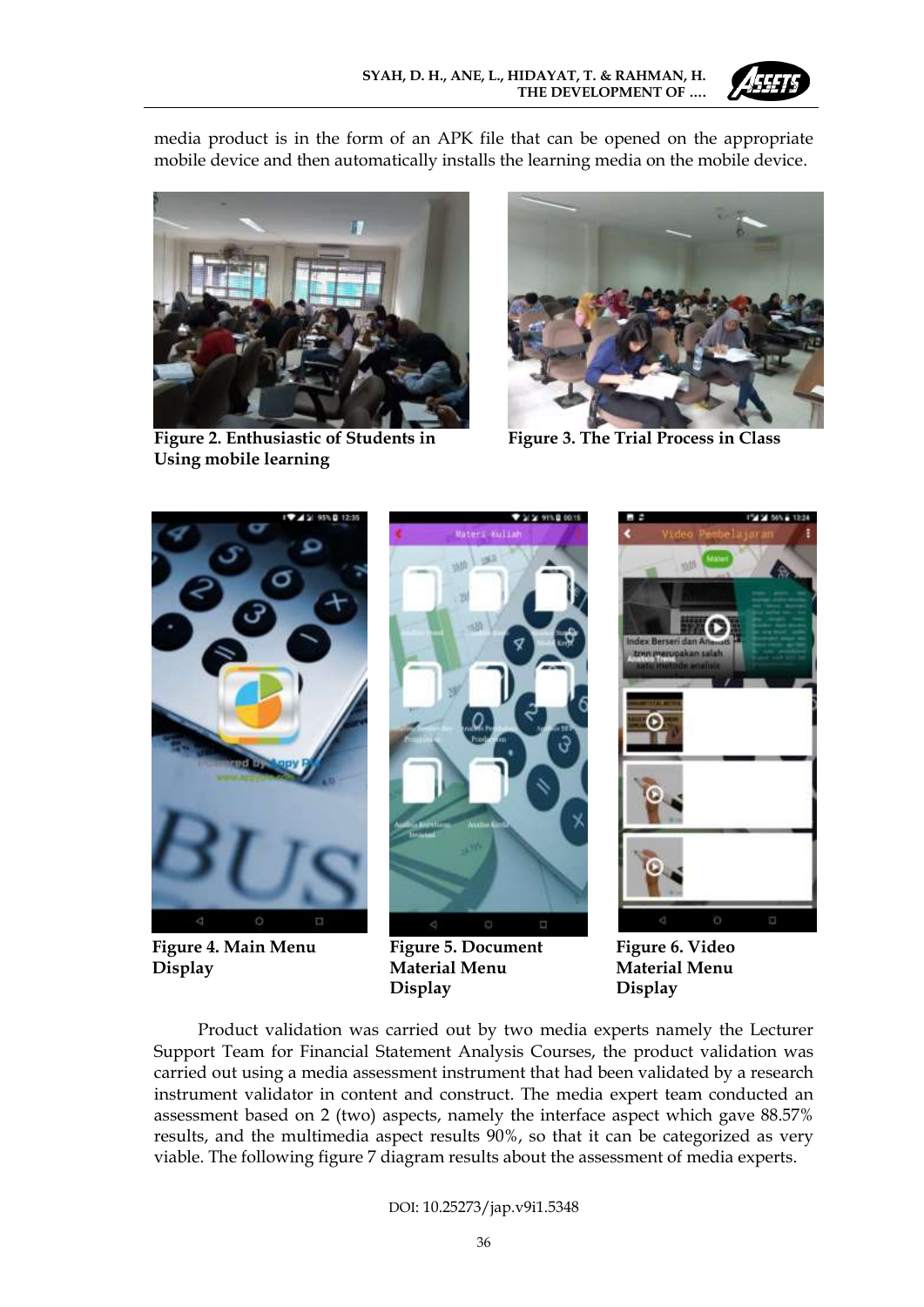

#### **ASSETS: JURNAL AKUNTANSI DAN PENDIDIKAN VOL 9 NO 1 APRIL 2020 HLMN. 30-40**





**Figure 7. Diagram of the Media Expert Assessment**



The results of the assessment of field trials to students of the learning media products developed were assessed at the validation stage consisting of the true aspect of the concept is 86.67%, the content preparation is 91.43% and the potential aspect is 82.86%. The results of this trial evaluation were stated at 86.89% so that they could also be categorized as very viable.



Furthermore, the implementation of the students' analytical skills test was carried out on students who took courses on financial statement analysis totaling 40 students. In this stage, an N-Gain test is conducted to find out the improvement of students' academic abilities. Emphasis on enhanced ability is after students carry out learning with mobile learning media that have been developed before, then students are given test questions to analyze the financial statement transactions that exist in the company. The test is carried out twice, namely before using the media and after using the media. The result is that there are differences in students' academic abilities after using mobile learning media as shown in table 7.

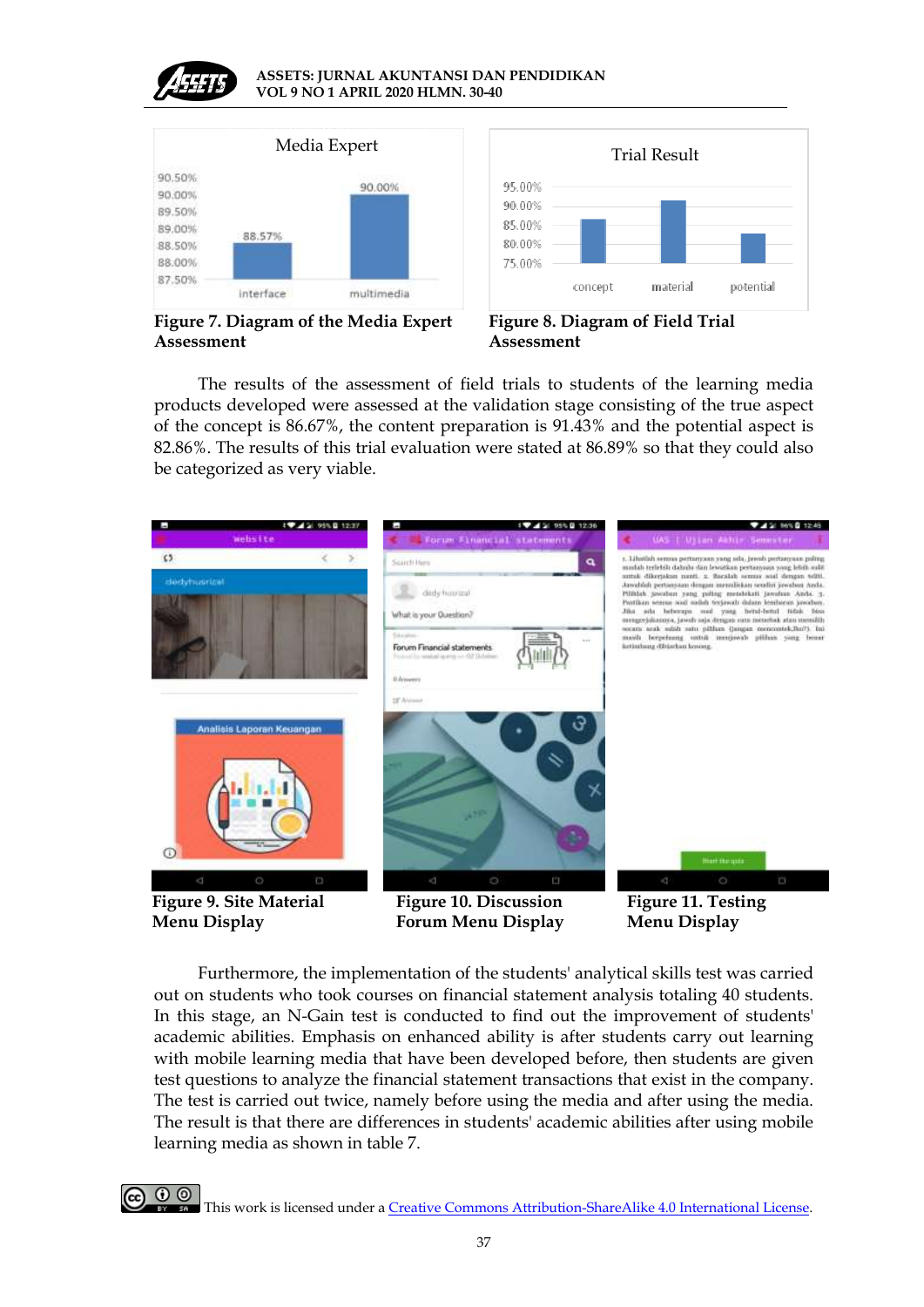

| Explanation | Pre-Test | <b>Post-Test</b> | n-Gain |
|-------------|----------|------------------|--------|
| Sample      | 40       | 40               | 40     |
| Mean        | 54       | 81.625           | 0.6074 |
| Median      | 55       | 85               | 0.6667 |
| Standard    | 7.267    | 8.577            | 0.1642 |
| Deviation   |          |                  |        |
| Minimum     | 45       | 60               | 0.2    |
| Maximum     | 75       | 95               | 0.875  |

| Table 8. The Recapitulation of student pretest and posttest results. |  |
|----------------------------------------------------------------------|--|
|----------------------------------------------------------------------|--|

| Pretest Score |    | Postest Score |    |  |
|---------------|----|---------------|----|--|
| 45            |    | 60            |    |  |
| 50            | 12 | 65            |    |  |
| 55            |    | 75            |    |  |
| 60            | h  | 80            |    |  |
| 65            |    | 85            | 15 |  |
| 70            |    | 90            |    |  |
| 75            |    | 95            |    |  |
|               |    |               |    |  |

Based on tables 7 and 8 above, it can be interpreted that with the use of learning media that is easy, the content presented also makes it easier for students to understand sample problems and students can do it over and over again, wherever and whenever they support the improvement of students' analytical skills in the subject of report analysis finance. From the above table also found an average increase in the results of the pretest-posttest with an n-Gain value of 0.6074, which is included in the medium category. The results of this study are in line with the results of research conducted by Polonia (2015) and Listiaji (2015) that the development of mobile-based learning media can increase learning motivation in the learning process and be able to encourage it to achieve higher learning outcomes. This is also reinforced by several observations of students stating that with this learning media their satisfaction, enthusiasm, and interest in learning is increased.

# **CONCLUSION**

The development of learning media based on mobile learning in the Financial Statement Analysis course for the Accounting Study Program of Medan State University has been successfully developed using the AppyPie is assisted with an image processing program, called by Corel Photoimpact. Based on the assessment by media experts on the development of mobile learning media learning is very viable. Likewise with the acquisition of student field trial evaluation results which are categorized as also very viable, therefore, the development of learning media Financial Reports based on mobile learning is worthy of being used as a medium of learning and independent learning resources. This mobile-based learning media research also resulted in an increase in students 'analytical skills on the Financial Statement Analysis course, this was also reinforced by some of the students' the response of students who are increasingly enthusiastic and interested in this subject.

However, if it is measured according to the level of student learning achievement, research on the development of mobile learning-based media cannot be done yet because it requires time adjustments until the end of the semester, and also has not reached yet the level of marketing via Google Play Store, only rated as limited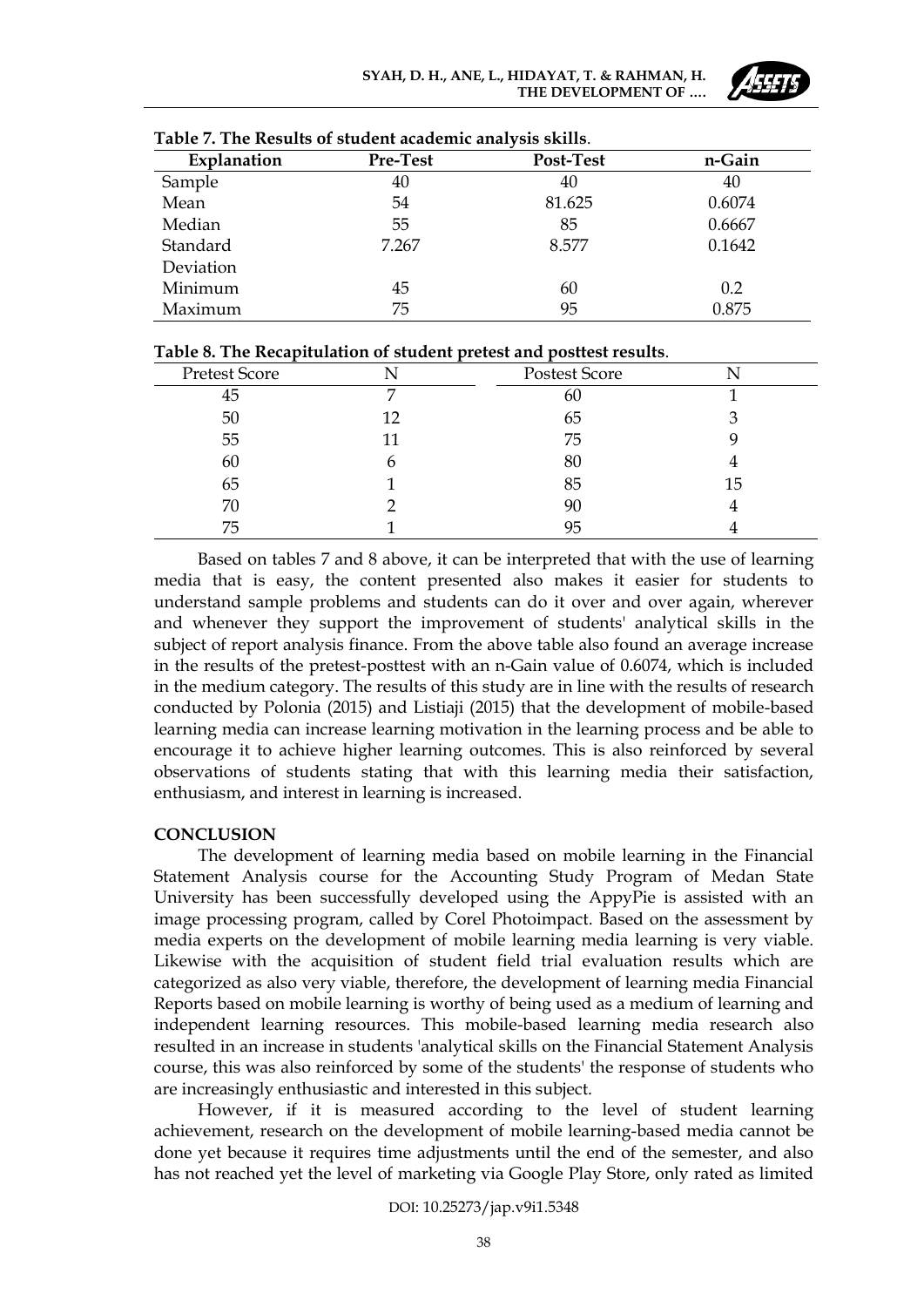

to the feasibility of the media by validators and trials among students of Medan's state universities, so it is expected for the future to develop similar R&D research by completing the level of playstore marketing so that the research object can be more extensive, and if necessary it can also compare between the use of mobile-based learning media and web-based.

## **REFERENCES**

- Anggraeni, R., & Kustijono, R. (2013). Pengembangan Media Animasi Fisika Pada Materi Cahaya Dengan Aplikasi Flash Berbasis Android. Jurnal Penelitian Fisika Dan Aplikasinya (JPFA), 3(1), 11. https://doi.org/10.26740/jpfa.v3n1.p11-18
- Aripin, I. (2018). Konsep Dan Aplikasi Mobile Learning Dalam Pembelajaran Biologi. Bio Educatio, 3(April), 1–9.
- Asyhar, R. (2011). Kreatif mengembangkan Media Pembelajaran. Jakarta: Gaung Persada Press
- Borg, W.R. & Gall, M.D. (1983). Educational Research, An Introduction, Fourth Edition. In New York: Log-man Inc.
- Calimag, J. a N. N. V, Miguel, P. A. G., Conde, R. S., & amp; Aquino, L. B. (2014). Ubiquitous Learning Environment Using Android Mobile Application. International Journal of Research in Engineering and Technology, 2(2), pp 119– 128.
- El-Mouelhy, I., Poon, I. H. C., Hui, A. N. N., & Sue-Chan, C. (2013). Does a Creative Learning Medium Matter? Impact of Low Cost Android Tablets on Elementary Students' English Comprehension, Perceived Performance and Memory Retention. Creative Education, 04(12), 42–50. https://doi.org/10.4236/ce.2013.412a2007
- Febriani, A. S. (2017). FENOMENA PENGGUNAAN APLIKASI MEDIA SOSIAL BIGO LIVE ( LIVE STREAMING ) DI KALANGAN MAHASISWA FISIP UNPAS. Universitas Pasundan.
- Hake, R. R. (1999). Analyzing change/gain scores. Unpublished.[Online] URL: Http://Www. Physics. Indiana. Edu/\~ Sdi/AnalyzingChange-Gain. Pdf.
- Likert, R. (2017). The method of constructing an attitude scale. In Scaling: A Sourcebook for Behavioral Scientists (pp. 233–243). https://doi.org/10.4324/9781315128948-23
- Listiaji,P.(2015). Pengembangan Aplikasi MobileLearning sebagai PenunjangPembelajaran Fisika pada MateriHukum Gravitasi Newton untuk Siswa SMA.
- Martikasari, K. (2018). Kahoot: Media Pembelajaran Interaktif Dalam Era Revolusi Industri 4.0. 181–189. https://doi.org/10.24071/snfkip.2018.19
- Polonia,B.S. (2014). Pengembangan Aplikasi Kamus Aplikasi Berbasis Android sebagai Alternatif Sumber Belajar Mandiri Siswa Kelas X SMA Pokok Bahasan FluidaStatis dan Kalor. Jurnal Online Universitas Negeri Malang Vol.2. No. 1. (Online).
- Sabiatus, Soibah, Lusia, R. (2015). Pengembangan Media Pembelajaran Interaktif Berbasis Lectora Pada Mata Pelajaran Teknik Elektronika Dasar Kelas X Tav Di Smk Negeri 7 Surabaya. Jurnal Pendidikan Teknik Elektro, 4(3).
- Sugiyono. (2010). Metode Penelitian Bisnis. Pendekatan Kuantitatif, kualitatif dan R & D. In Bandung: Alfabeta (Vol. 15). Bandung: Alfabeta.

**CO**  $\bigodot$   $\bigodot$  This work is licensed under a <u>Creative Commons Attribution-ShareAlike 4.0 International License</u>.